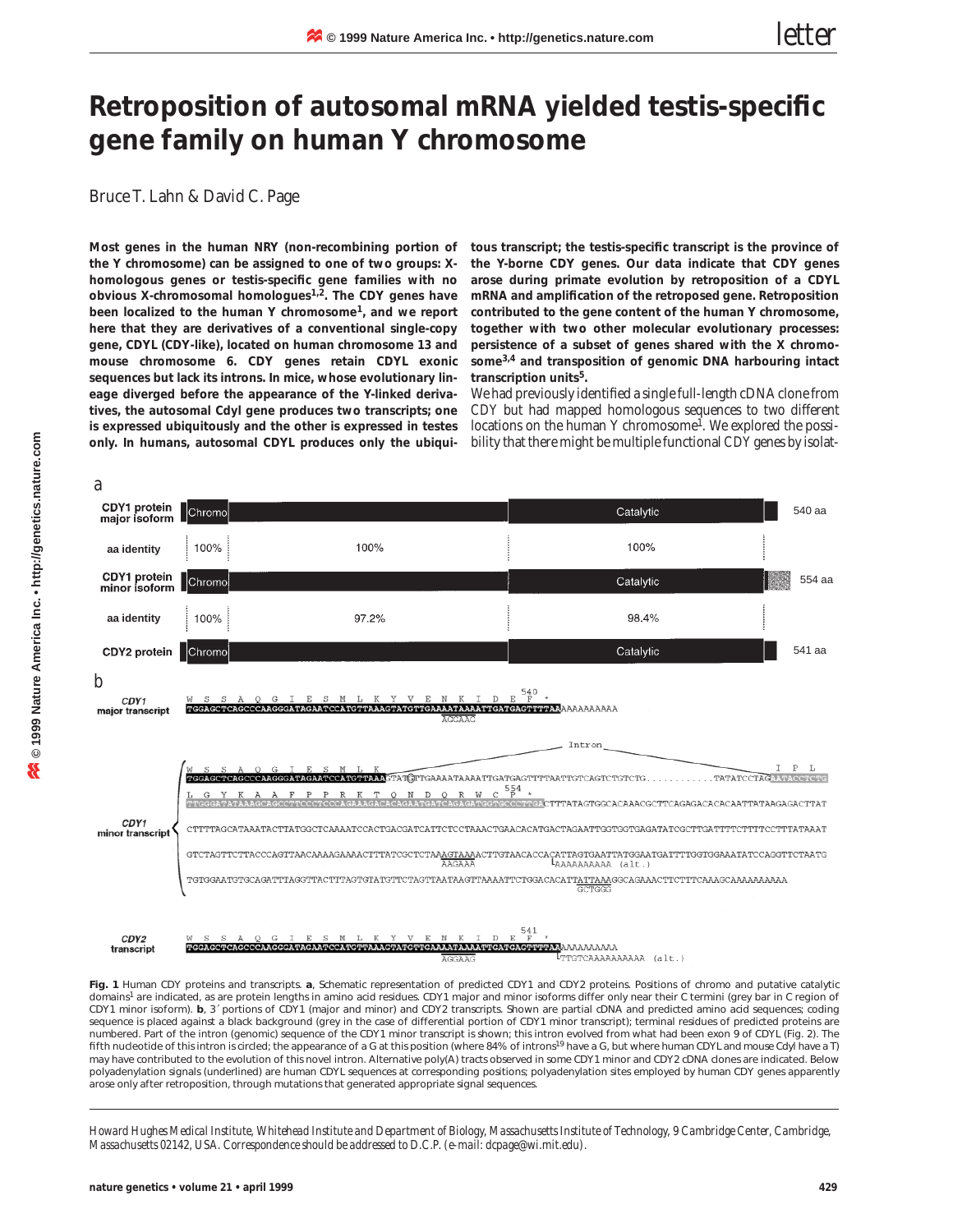

**Fig. 2** Comparison of transcripts and encoded proteins from mouse *Cdyl*, human *CDYL* and human *CDY1* genes. Exons are numbered; positions of introns are indicated. Black and grey bars depict translated regions. Percentage identities are shown in several regions for both DNA and predicted amino acid sequences; na, not applicable. Note: 64% nucleotide identity was observed between the 3´ portion of human *CDYL* transcript and the intron/second exon of human *CDY1* minor transcript. Sequence similarity between *CDY1* genomic locus and *CDYL* falls abruptly (to less than 50% nucleotide identity) at both the 5´ and 3´ ends: immediately 5´ of *CDYL* exon 4, and 3´ of the polyadenylation site of *CDY1* minor transcript. Poly(A) tracts, including alternative locations observed in some cDNA clones, are indicated.

ing 25 additional cDNA clones from a human testis library. Sequence analysis of the 25 clones revealed two distinct species, which we designated *CDY1* (17 clones) and *CDY2* (8 clones). The sequence of *CDY1* was as previously reported1. Like *CDY1*, *CDY2* appears to encode a protein with a combination of chromatin-binding and catalytic domains (Fig. 1*a*). The predicted coding regions of *CDY1* and *CDY2*were 99% identical in nucleotide sequence, and the amino acid sequences of the predicted proteins were 98% identical. We observed an alternative 3´ region in 4 of 17 *CDY1* cDNA clones. Most of the putative protein encoded by this minor *CDY1* transcript is identical to that encoded by the major transcript; its carboxy terminus is divergent (Fig. 1*a*,*b*).

We had previously localized *CDY*-homologous sequences to Y chromosome deletion intervals 5L and 6F (ref. 1), but it was not apparent which of these map locations corresponded to which gene. Exploiting sequence differences between *CDY1* and *CDY2*, we designed PCR assays specific to each of the two genes. Using genomic DNAs from individuals carrying partial Y chromosomes as templates<sup>6</sup>, we mapped *CDY1* to interval 6F, and *CDY2* to interval 5L (data not shown). We conclude that at least two distinct functional *CDY* genes exist on the human Y chromosome, and that they encode protein isoforms. We cannot exclude the possibility that there are multiple *CDY1* genes in interval 6F, multiple *CDY2* genes in interval 5L, or additional *CDY* species that we failed to identify.

To determine the intron/exon structures of *CDY1* and *CDY2*, we partially sequenced genomic BAC clones corresponding to each of the genes. *CDY1* and *CDY2* genomic sequences were found to be collinear with the major *CDY1* and *CDY2* transcripts as captured in cDNA clones, with no evidence that any intronic sequences had been excised. In the case of the minor *CDY1* transcript, it appeared that a single intron had been excised; the splice donor site was located within, and near the 3´ end of, the single exon of the major transcript (Fig. 1*b*). Further evidence of the atypical nature of *CDY* genes arose from examining their polyadenylation sites. For 13 of 17 *CDY1* and 5 of 8 *CDY2* cDNA clones, the poly(A) tract was located immediately 3´ of the predicted stop codon (Fig. 1*b*). *CDY1* and *CDY2* may be the only mammalian nuclear genes in which polyadenylation is known to occur so close to the stop codon.



**Fig. 3** Homologues of *CDYL* and *CDY* in diverse mammalian species. *a*, Southern blots of male and female genomic DNAs from 13 mammalian species hybridized with cDNA fragments corresponding to the entire coding sequence of either human *CDYL* (top, *Taq*I digest) or human *CDY1* (bottom, *Bgl*II digest). At low stringency, CDYL probe hybridized with male-female common (presumably autosomal) homologues in all 13 species. It also cross-hybridized with Y-encoded homologues in some primates, especially orangutan and squirrel monkey. *CDY* probe identified Y-encoded homologues in all primates except lemurs. It also cross-hybridized weakly to the autosomal homologue in some species. Positions of size markers are shown at right. The apparent smears in the squirrel monkey lanes are composed of intense, discrete fragments, as revealed by shorter exposures. *b*, Summary and interpretation of Southern-blot data. The 13 species tested are arranged phylogenetically<sup>20-22</sup>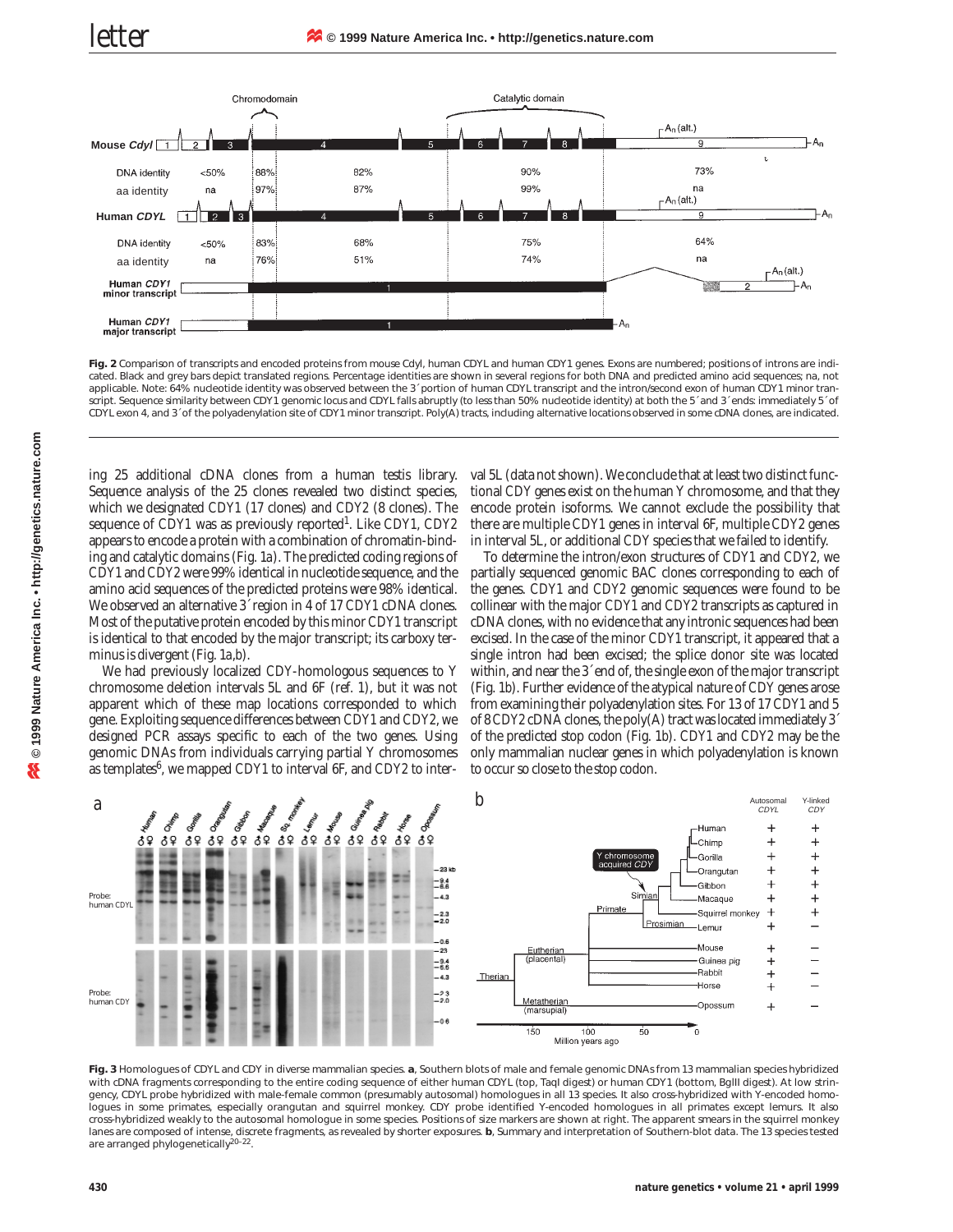

To address the evolutionary origin of *CDY* on the human Y chromosome, we sought homologues that might exist elsewhere in the genomes of humans or mice. We identified an autosomal homologue in both humans and mice by incubating a *CDY*-derived probe, at low stringency, with testis cDNA libraries from the two species. We will refer to the human and mouse autosomal homologues as *CDYL* and *Cdyl*, respectively. We determined the sequence of the human *CDYL* transcript by merging the sequences of four incomplete but substantially overlapping cDNA clones; we found no sequence differences among the four cDNA clones in regions of overlap. Similarly, we derived the sequence of mouse *Cdyl* by merging the sequences of ten incomplete but overlapping cDNA clones. In both species, the autosomal transcript, similar to human *CDY*, appears to encode a protein with an amino-terminal chromo domain and a C-terminal catalytic domain (Fig. 2). The predicted mouse and human CDYL proteins have 93% amino acid identity overall, with even greater similarity evident in the chromo and catalytic domains (Fig. 2). In contrast, the predicted human CDYL and CDY proteins have only 63% amino acid identity; again, greater similarity is evident in the chromo and catalytic domains (Fig. 2). These results suggest that human *CDYL* and mouse *Cdyl* are orthologues, and human *CDYL* and *CDY* are paralogues. They also suggest that evolutionary constraints operating on the chromo and catalytic domains of the CDYL and CDY proteins account for the relatively high amino acid identities observed there.

Chromosomal mapping of the human *CDYL* and mouse *Cdyl* genes indicate that they are indeed orthologues. In humans, we localized *CDYL* to the distal short arm of chromosome 6 (distal to marker NIB1876 and proximal to WI-4489) by radiation hybrid mapping. In mice, we localized *Cdyl* to the proximal portion of chromosome 13 (distal to *Fim1* and proximal to *D13Mit18*) by meiotic linkage mapping. These portions of human chromosome 6 and mouse chromosome 13 were previously shown to be syntenic<sup>7</sup>. We conclude that a gene much like human *CDYL* and mouse *Cdyl* existed in the common ancestors of mice and humans.

**Fig. 4** Tissue distributions of mouse *Cdyl*, human *CDYL* and human *CDY* transcripts. Northern blots incubated cDNA fragments corresponding to the entire coding sequence of either mouse *Cdyl* (top), human *CDYL* (middle), or human *CDY1* (bottom) reveal tissue expression patterns; the phylogenic relationship of these genes (illustrated on left) is based on data presented in Fig. 3.

Our experiments to this point left another evolutionary question unanswered: which came first, *CDY* or *CDYL*? The first indication came from studies in mice, in which we were unable to identify a Y-linked homologue of human *CDY* by either Southern-blot analysis (Fig. 3*a*) or screening of testis cDNA libraries. These findings are consistent with *CDYL* having given rise to *CDY* sometime after divergence of the mouse and human lineages.

Additional evidence that *CDYL* gave rise to *CDY* came from analysis of the human *CDYL* and mouse *Cdyl* gene structures. We found that each of these autosomal genes contains eight introns (Fig. 2). As one would expect for orthologues, most introns were positioned at corresponding sites in human *CDYL* and mouse *Cdyl*. The presence of numerous introns in the *CDYL*/*Cdyl* orthologues, contrasted with the paucity of introns in the human *CDY* genes, led us to consider whether *CDY* had arisen by reverse transcription of a spliced *CDYL* mRNA, with subsequent integration into the Y chromosome.

Closer examination of the sequence data corroborated this retroposition model. Excluding a few hundred nucleotides at the 5´ terminus, the nucleotide sequence of the human *CDY1* (or *CDY2*) genomic locus is essentially collinear with that of the mature human *CDYL* (or mouse *Cdyl*) transcripts. Even the single intron of the minor *CDY1* transcript is collinear with, and homologous to, *CDYL* exon 9 (Fig. 2). Thus, with respect to evolutionary origins, all but the most 5´ portions of human *CDY1* and *CDY2* genomic loci can be accounted for by mature *CDYL*/*Cdyl* transcripts. These findings are as one would predict if *CDYL*/*Cdyl* intronic sequences had been excised before retroposition.

How long ago did the retroposition event occur? To address this question, we incubated probes derived from human *CDYL* and *CDY* with Southern blots of male and female genomic DNAs from various mammalian species. Two conclusions emerged from this analysis (Fig. 3*a*): (i) the autosomal (malefemale common) *CDYL* gene appears to be widely conserved among the mammals tested, including opossum, a marsupial; and (ii), the Y-chromosomal (male-specific) *CDY* family appears to be restricted to simian primates, including apes, Old World monkeys (for example macaques) and New World monkeys (for example squirrel monkeys, whose sequences appear to have undergone extraordinary amplification on the Y). We observed no male-specific hybridization fragments in prosimians (lemurs) or any of the non-primate mammals tested. The simplest interpretation of these findings is that the retroposition event occurred in the simian lineage after its divergence from prosimians but before the split between Old and New World monkeys, perhaps 40−50 million years ago (Fig. 3*b*). Given the age of the retroposed *CDY* genes, it is not unexpected that certain hallmarks of retroposition are absent: we found no evidence of target site duplication or of a poly(A) tract in *CDY* genomic sequences. The observed 99% identity between the coding sequences of human *CDY1* and *CDY2* (Fig. 1*a*; as contrasted with 73% identity between human *CDY* and human *CDYL*) suggests that their coexistence is the result of subsequent amplification on the Y chromosome.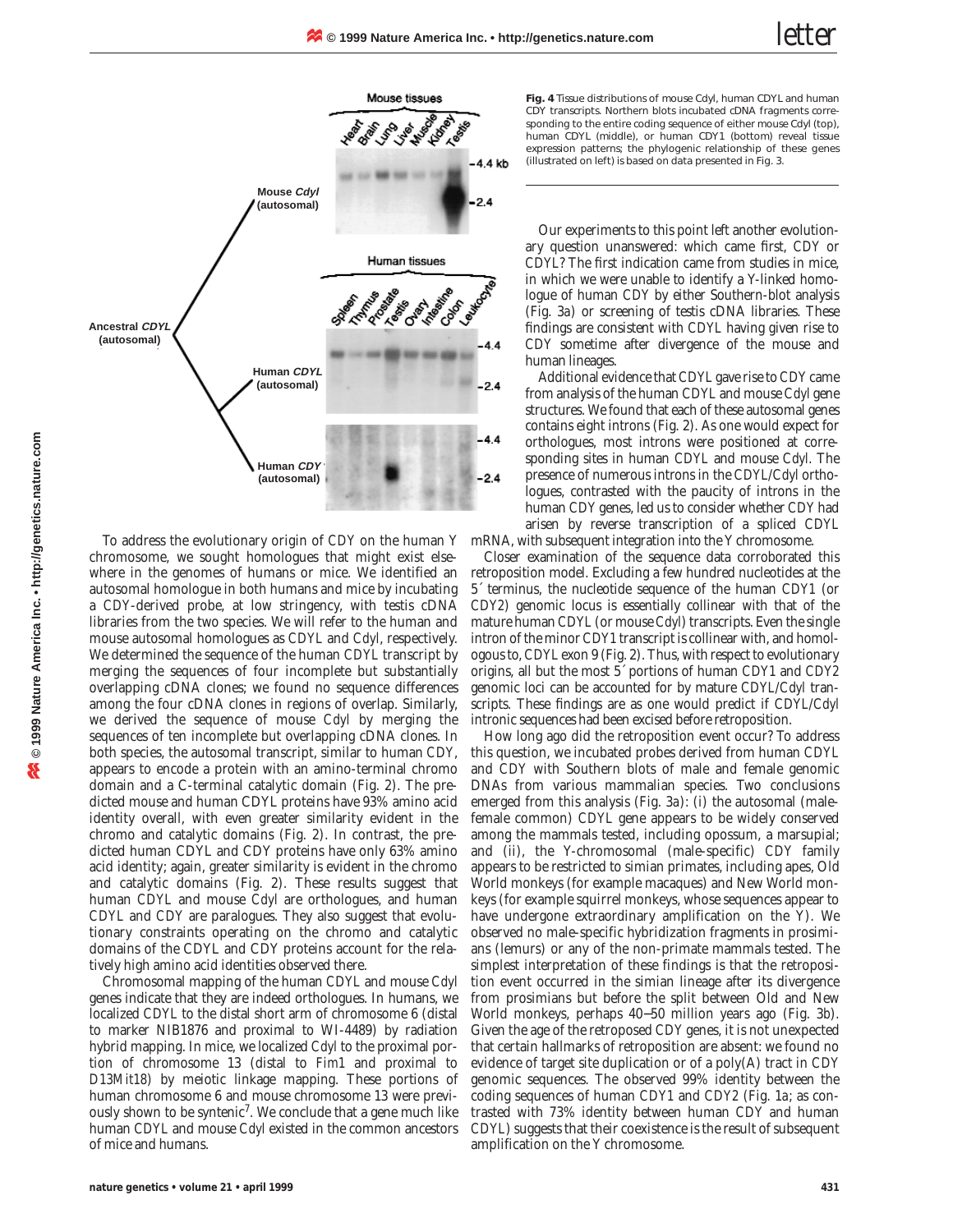**Fig. 5** Schematic representation of three molecular evolutionary processes that contributed genes to human NRY. Persistence (top): an autosomal pair gave rise to the neo-Y and neo-X (subsequently enlarged by fusion with other autosomes or autosomal segments; data not shown; refs 23,24). *SRY*, *RPS4Y* and several other genes derived from these ancestral autosomes persist as Xhomologous genes in the human NRY (refs 1–4,25). Transposition: the *DAZ* genes arose by transposition (and subsequent amplification; data not shown) of autosomal genomic DNA containing the entire *DAZL* transcription unit5. Retroposition: the *CDY* genes arose by integration (and subsequent amplification; data not shown) of a reverse-transcribed copy of a processed mRNA derived from the autosomal *CDYL* gene. Gene sizes are not to scale.

Do all members of the *CDY*/*CDYL* gene family serve male-specific functions? We had previously demonstrated by northernblot analysis that human *CDY* genes are abundantly transcribed in adult testis but are not detectable in other adult tissues<sup>1</sup> (Fig. 4). In contrast, human *CDYL* appears to be expressed at a modest and comparable level in all tissues examined (Fig. 4), indicating that it may perform a housekeeping function. In mice, *Cdyl* is characterized by two transcripts: (i) a ubiquitous one that is similar in length to the ubiquitous transcript of human *CDYL*; and (ii) a testis-specific one that is similar in length to the testisspecific transcript of human *CDY* (Fig. 4). These expression studies in humans and mice suggest that a genomic partitioning of housekeeping and testis-specific functions evolved in primates after retroposition. We interpret the mouse, which possesses no *CDY* homologue on its Y chromosome, as representing the evolutionarily ancestral condition. In humans, the autosomal gene *CDYL* appears to retain the housekeeping function but relinquished the testis-specific function, the latter of which seems to have transferred to the Y-linked *CDY* genes.

We propose, on the basis of these and other findings, that the gene content of the human NRY was forged during evolution through the interplay of three molecular processes: retroposition, transposition and persistence (Fig. 5). In certain respects, the process of *CDY* retroposition is reminiscent of the transposition process by which the *DAZ* gene family arose on the Y chromosome<sup>5</sup>. The net result of both evolutionary processes was the duplicative transfer of an autosomal gene to the Y chromosome, with retention of the progenitor autosomal gene. Subsequent to retroposition (as exemplified by *CDY*) and transposition (as exemplified by *DAZ*) the genes transferred to the Y chromosome were therein amplified. The expression pattern of the Ylinked *CDY* genes, however, is very different to that of their autosomal progenitor, *Cdyl/CDYL* (Fig. 4), whereas expression of the Y-linked *DAZ* genes is quite similar to that of their autosomal progenitor, *DAZL* (also known as *DAZLA*, *DAZH* or *SPGYLA*; refs 5,8−11). In the case of *CDY*, the nascent Y-linked gene was fashioned from a fully processed, reverse-transcribed cDNA which, we speculate, fortuitously integrated near an existing promoter or into an otherwise transcriptionally permissive locale on the Y chromosome. In contrast, in the case of *DAZ*, a segment of genomic DNA containing an entire transcription unit was duplicated from an autosome onto the Y chromosome<sup>5</sup>. The transposed genomic DNA of *DAZ* probably included not only introns and exons but also the promoter of the ancestral gene.

Retroposition has long been suspected to figure prominently in the evolution of animal Y chromosomes—but solely as a means of marking the decay of genes previously shared with the X chromosome. In *Drosophila melanogaster*, molecular studies have suggested that insertional mutagenesis via retroposition was a major driving force in Y gene decay<sup>12-14</sup>. An accumulation of retroposed elements on the mouse Y chromosome<sup>15</sup> suggested that this paradigm might extend to mammals<sup>16</sup>. Thus, it is reasonable to speculate that retroposition—especially of highly



transposable elements—may have had an important role in Y gene decay in many animal lineages. As illustrated here by *CDY*, however, retroposition has also provided a mechanism for gene building during the evolution of the human Y chromosome.

## **Methods**

**Identification of cDNA clones.** The cDNA insert of plasmid pDP1660 contains the entire ORF of human *CDY1*, as previously reported<sup>1</sup>. To identify additional *CDY* clones, we labelled the plasmid insert with 32P-dCTP by random priming and used this probe to screen a human adult testis cDNA library (Clontech). We incubated blots overnight at 65 °C in  $\text{Na}_\text{i}\text{PO}_4$  (0.5 M), 7% SDS, followed by three washes of 15 min each at 65 °C in 0.1×SSC, 0.1% SDS. We identified human *CDYL* clones by rescreening the same library with the same probe at lower stringency (incubation at 60 °C, as above; washing at 55 °C in 0.1×SSC, 0.1% SDS). We also used this probe and conditions to screen a mouse adult testis cDNA library (Clontech), resulting in the identification of mouse *Cdyl* clones.

**PCR analysis of human genomic DNAs.** We tested human genomic DNAs for the presence or absence of *CDY1* and *CDY2* using PCR assays specific to each of the genes. PCR primers for *CDY1* were 5´−GGCGAAAGCT-GACAGCAA−3´ and 5´−GGGTGAAAGTTCCAGTCAA−3´. PCR primers for *CDY2* were 5´−GACCACAAGAAAACTGTGAG−3´ and 5´−GATCT-GCTGCAATAGGGTC−3´. Thermocycling conditions were 30 cycles of 1 min at 94 °C, 45 s at 60 °C and 45 s at 72 °C.

**Characterization of intron/exon structures.** We identified BAC clones corresponding to the human *CDY1*, human *CDY2*, human *CDYL* and mouse *Cdyl* genomic loci by hybridization screening on high-density filters